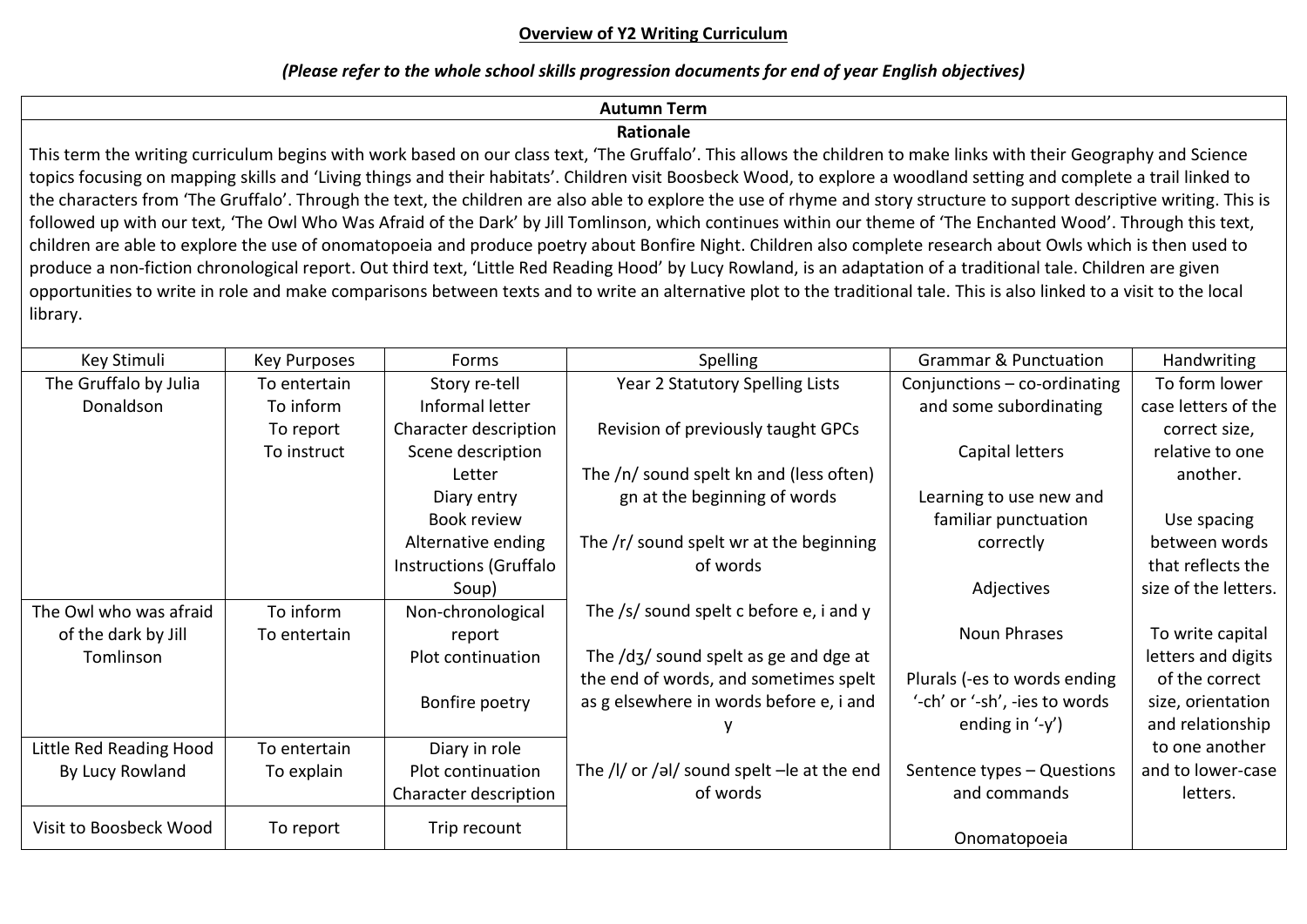|                                                    | The $/$ I/ or $/$ əI/ sound spelt -el at the end |  | To continue to    |  |
|----------------------------------------------------|--------------------------------------------------|--|-------------------|--|
|                                                    | of words                                         |  | use the diagonal  |  |
|                                                    |                                                  |  | and horizontal    |  |
|                                                    | The /I/ or /əl/ sound spelt $-$ al at the end    |  | strokes that are  |  |
|                                                    | of words                                         |  | needed to join    |  |
|                                                    |                                                  |  | letters and       |  |
|                                                    | Words ending -il                                 |  | understand which  |  |
|                                                    |                                                  |  | letters, when     |  |
|                                                    | The /aɪ/ sound spelt $-y$ at the end of          |  | adjacent to one   |  |
|                                                    | words                                            |  | another, are best |  |
|                                                    |                                                  |  | left unjoined.    |  |
|                                                    | Adding -es to nouns and verbs ending in          |  |                   |  |
|                                                    | -y                                               |  |                   |  |
|                                                    | Plural endings -s, -es and -ies                  |  |                   |  |
|                                                    | Year 2 Common Exception Words                    |  |                   |  |
| <b>Spring Term</b>                                 |                                                  |  |                   |  |
| $\mathbf{B}$ and $\mathbf{B}$ are all $\mathbf{B}$ |                                                  |  |                   |  |

#### **Rationale**

This term the writing curriculum is based around texts which allow the children to make links with their History topic 'Captain James Cook'. Children use non-fiction texts to gather information about Captain James Cook and explore life aboard HMS Endeavour, this is then used as a stimulus for letter writing. Writing opportunities are further enriched with a visit to the James Cook Birthplace Museum, where children see historical artefacts and experience life as a sailor. Children then use the story, 'Monty the Ship's Rat' as a basis for writing descriptions of characters and settings.

The second half of the term, uses the text, 'The Sea Monster' by Chris Wormell to further develop descriptive writing. Children are able to apply their knowledge of adverbs and extended noun phrases to improve their writing. Finally, the children will use the anthology of poems about plants as stimulus for planting sunflowers, the children will write their own sunflower poems.

| Key Stimuli                        | Key Purposes              | Forms                               | <b>Spelling</b>                                                       | <b>Grammar &amp; Punctuation</b>                           | Handwriting                                           |
|------------------------------------|---------------------------|-------------------------------------|-----------------------------------------------------------------------|------------------------------------------------------------|-------------------------------------------------------|
| Meet Captain Cook by<br>Rae Murdie | To entertain<br>To report | Poem<br>Non-chronological<br>report | Year 2 Statutory Spelling Lists<br>Revision of previously taught GPCs | Sentence types - Statement<br>Sentence types - Exclamation | To form lower<br>case letters of the<br>correct size, |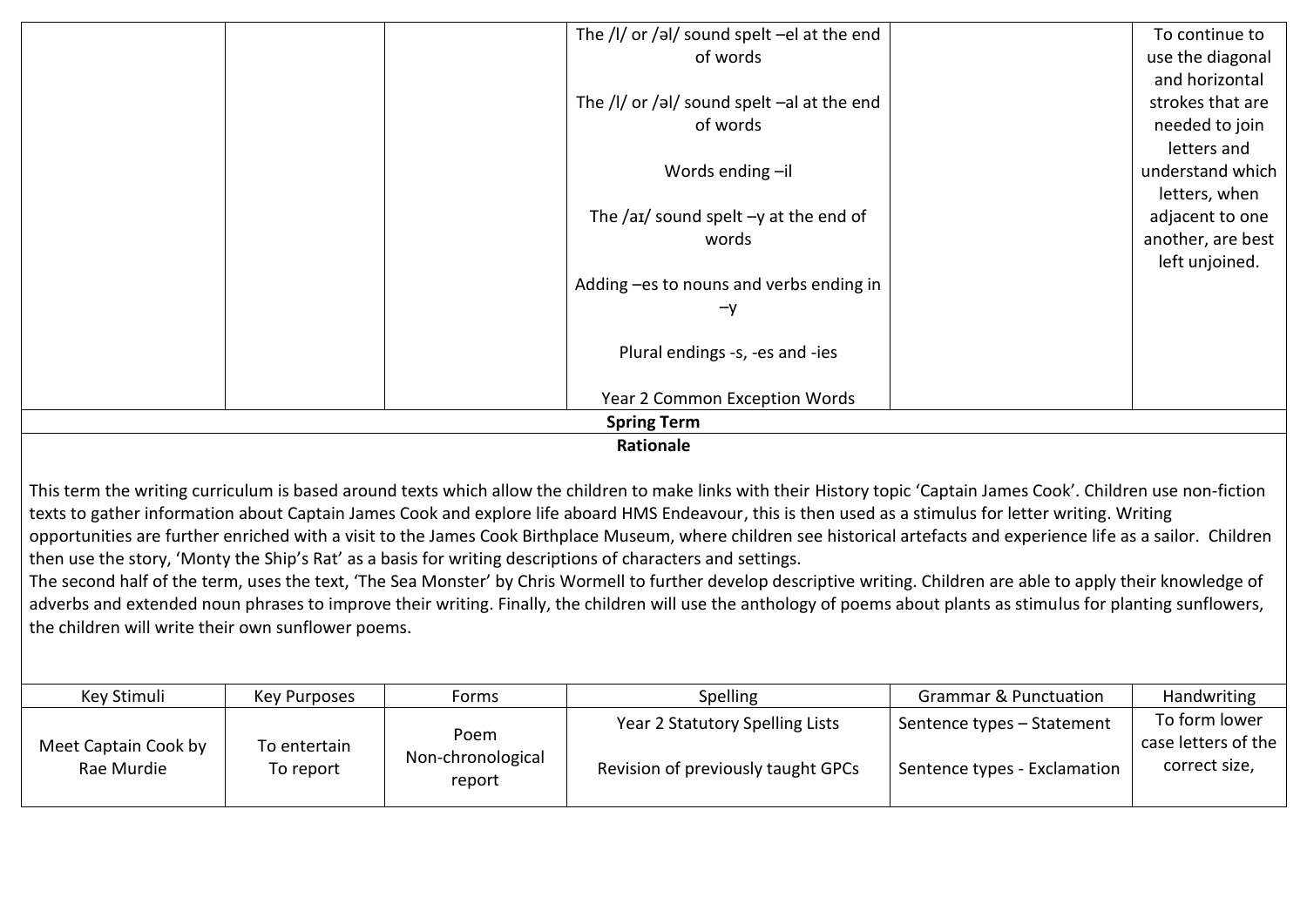|                                                                                  |                                         |                                                                           | Year 2 Common Exception Words                                                     | Use of -ly to create adverbs   | relative to one<br>another.           |
|----------------------------------------------------------------------------------|-----------------------------------------|---------------------------------------------------------------------------|-----------------------------------------------------------------------------------|--------------------------------|---------------------------------------|
|                                                                                  |                                         | Non-chronological<br>report<br>Questions<br>Letter in role<br>Diary entry | Adding -ed, -ing, -er and -est to a root                                          | Apostrophes - contractions     |                                       |
|                                                                                  |                                         |                                                                           | word ending in $-y$ with a consonant                                              |                                | Use spacing                           |
|                                                                                  |                                         |                                                                           | before it                                                                         | Expanded noun phrases          | between words                         |
|                                                                                  |                                         |                                                                           |                                                                                   |                                | that reflects the                     |
|                                                                                  |                                         |                                                                           | Adding the endings $-$ ing, $-e$ d, $-e$ r, $-e$ st                               | Apostrophes to mark            | size of the letters.                  |
|                                                                                  | To inform<br>To entertain<br>To explain |                                                                           | and $-y$ to words ending in $-e$ with a                                           | possession                     |                                       |
|                                                                                  |                                         |                                                                           | consonant before it                                                               |                                | To write capital                      |
|                                                                                  |                                         |                                                                           |                                                                                   | Present and past tenses        | letters and digits                    |
| What's their story $-$<br>Captain Cook<br>$(non-fiction)$ by<br>Hayden Middleton |                                         |                                                                           | Adding $-$ ing, $-$ ed, $-$ er, $-$ est and $-$ y to                              |                                | of the correct                        |
|                                                                                  |                                         |                                                                           | words of one syllable ending in a single<br>consonant letter after a single vowel | Progressive form of verbs      | size, orientation<br>and relationship |
|                                                                                  |                                         |                                                                           | letter                                                                            | Suffixes -ment, -ful, -less, - | to one another                        |
|                                                                                  |                                         |                                                                           |                                                                                   | ness, -er, -est                | and to lower-case                     |
|                                                                                  |                                         |                                                                           | The /ɔː/ sound spelt a before I and II                                            |                                | letters.                              |
|                                                                                  |                                         |                                                                           |                                                                                   | Compound words                 |                                       |
|                                                                                  |                                         |                                                                           | The $/\sqrt{N}$ sound spelt o                                                     |                                |                                       |
|                                                                                  |                                         |                                                                           |                                                                                   | Commas                         |                                       |
|                                                                                  |                                         |                                                                           | The /i:/ sound spelt $-ey$                                                        |                                |                                       |
|                                                                                  |                                         |                                                                           |                                                                                   |                                |                                       |
|                                                                                  |                                         |                                                                           | The /p/ sound spelt a after w and qu                                              |                                |                                       |
|                                                                                  |                                         |                                                                           |                                                                                   |                                |                                       |
|                                                                                  |                                         |                                                                           | The $/3$ :/ sound spelt or after w                                                |                                |                                       |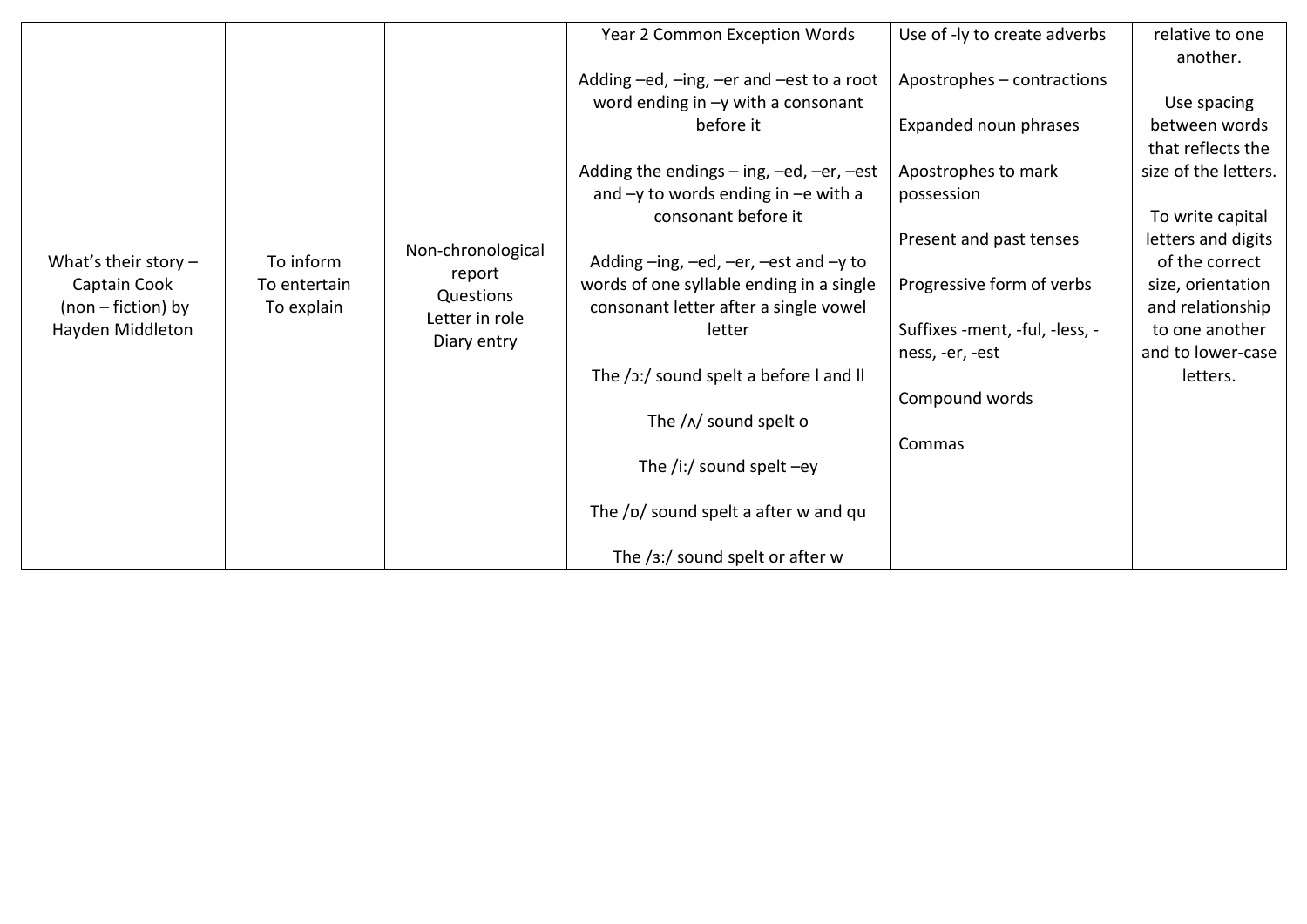| The Sea Monster by<br>Chris Wormell              | To entertain<br>To explain | Scene description<br>Character description<br>Story re-tell | The /ɔ:/ sound spelt ar after w<br>The $/3/$ sound spelt s |  | To continue to use<br>the diagonal and<br>horizontal strokes<br>that are needed to<br>join letters and<br>understand which<br>letters, when |
|--------------------------------------------------|----------------------------|-------------------------------------------------------------|------------------------------------------------------------|--|---------------------------------------------------------------------------------------------------------------------------------------------|
| Trip to James Cook<br><b>Birthplace Museum</b>   | To report                  | Trip recount                                                |                                                            |  | adjacent to one<br>another, are best<br>left unjoined.                                                                                      |
| Monty the Ship's Rat by<br>The Birthplace Museum | To entertain               | Diary in role                                               |                                                            |  |                                                                                                                                             |
| Poem anthology                                   | To entertain               | Sunflower poem                                              |                                                            |  |                                                                                                                                             |
| <b>Summer Term</b>                               |                            |                                                             |                                                            |  |                                                                                                                                             |

### **Rationale**

This term the writing curriculum begins with work based around our class reading text, 'Charlie and The Chocolate Factory' by Roald Dahl. This allows children to make links with their Science topic, 'Materials' and experiment with creating sweets as Willy Wonka does. Children create new inventions and are able to develop descriptive writing during the design stages. Through the text, children explore the theme of honesty. The children visit a chocolate factory to experience the process of 'bean to bar' which supports their non-chronological report on chocolate.

In the second half of the term, children's learning focuses on the growth of cacao as they explore a non-European country in their Geography lessons. The text, 'Lila and the Secret of Rain' by David Conway, supports children's learning about the continent of Africa and its climate. Children explore the characters of Lila and her grandfather along with their developing feelings throughout the story. They will explore the sequence of the story and use this to create their own using the same structure of a problem caused by endless, extreme weather and themselves as the hero who climbs the tallest building in Ingleby Barwick to tell the sky a joke and make it smile so the sun comes out.